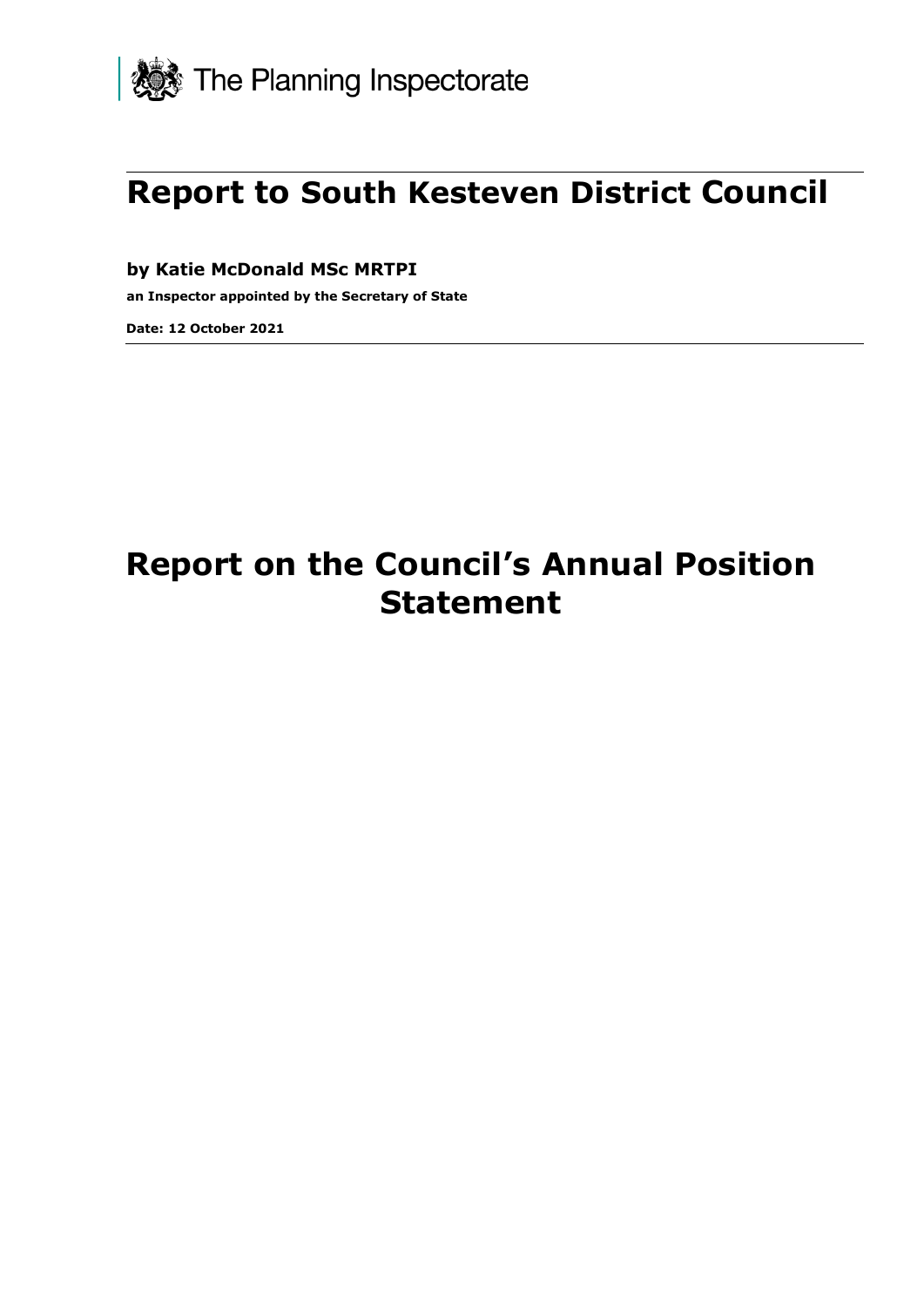## **RECOMMENDATION to the COUNCIL**

- 1. The South Kesteven District Council Draft Annual Position Statement July 2021 is confirmed, subject to the following:
- 2. The 5-year housing requirement is 3,829 dwellings or 765 dwellings per annum.
- 3. The 5-year supply is reduced by 533 dwellings comprising:
	- Site LV-H7 Main Road (South), Long Bennington remove 50 dwellings.
	- Site LV-H10: Thistleton Land and Mill Lane remove 26 dwellings.
	- Site LV-H11 Land off High Street, South Witham remove 31 dwellings.
	- Site GR3-H1 Spitalgate Heath, Grantham remove 100 dwellings.
	- Site GR3-H4 Prince William of Gloucester Barracks remove 125 dwellings.
	- Site LV-H1 Wilsford Lane (North), Ancaster remove 96 dwellings.
	- Site LV-H2 Wilsford Lane (South), Ancaster remove 35 dwellings.
	- Site STM1-H1 Stamford North remove 70 dwellings.

## **Context to the Recommendation**

- 4. Paragraph 75 of the National Planning Policy Framework (the Framework) sets out that local planning authorities (LPAs) can demonstrate a five year supply of deliverable housing sites, with the appropriate buffer, where it has been established in a recently adopted plan, or in a subsequent annual position statement (APS), which:
	- a. has been produced through engagement with developers and others who have an impact on delivery, and been considered by the Secretary of State; and,
	- b. incorporates the recommendation of the Secretary of State, where the position on specific sites could not be agreed during the engagement process.
- 5. The Housing Supply and Delivery section of the National Planning Practice Guidance (PPG) sets out the process that LPAs should follow if they wish to confirm their housing land supply (HLS) through an APS. Paragraph  $011<sup>1</sup>$  of the PPG indicates that plans that are recently adopted, including those adopted under the 2012 Framework, can benefit from confirming their 5-year HLS through an APS. As required by paragraph  $12<sup>2</sup>$  of the PPG, the Council advised the Planning Inspectorate of its intention to submit a draft APS by 1 April 2021.

<sup>1</sup> Reference ID: 68-011-20190722 Revision date: 22 July 2019

<sup>2</sup> Reference ID: 68-012-20190722 Revision date: 22 July 2019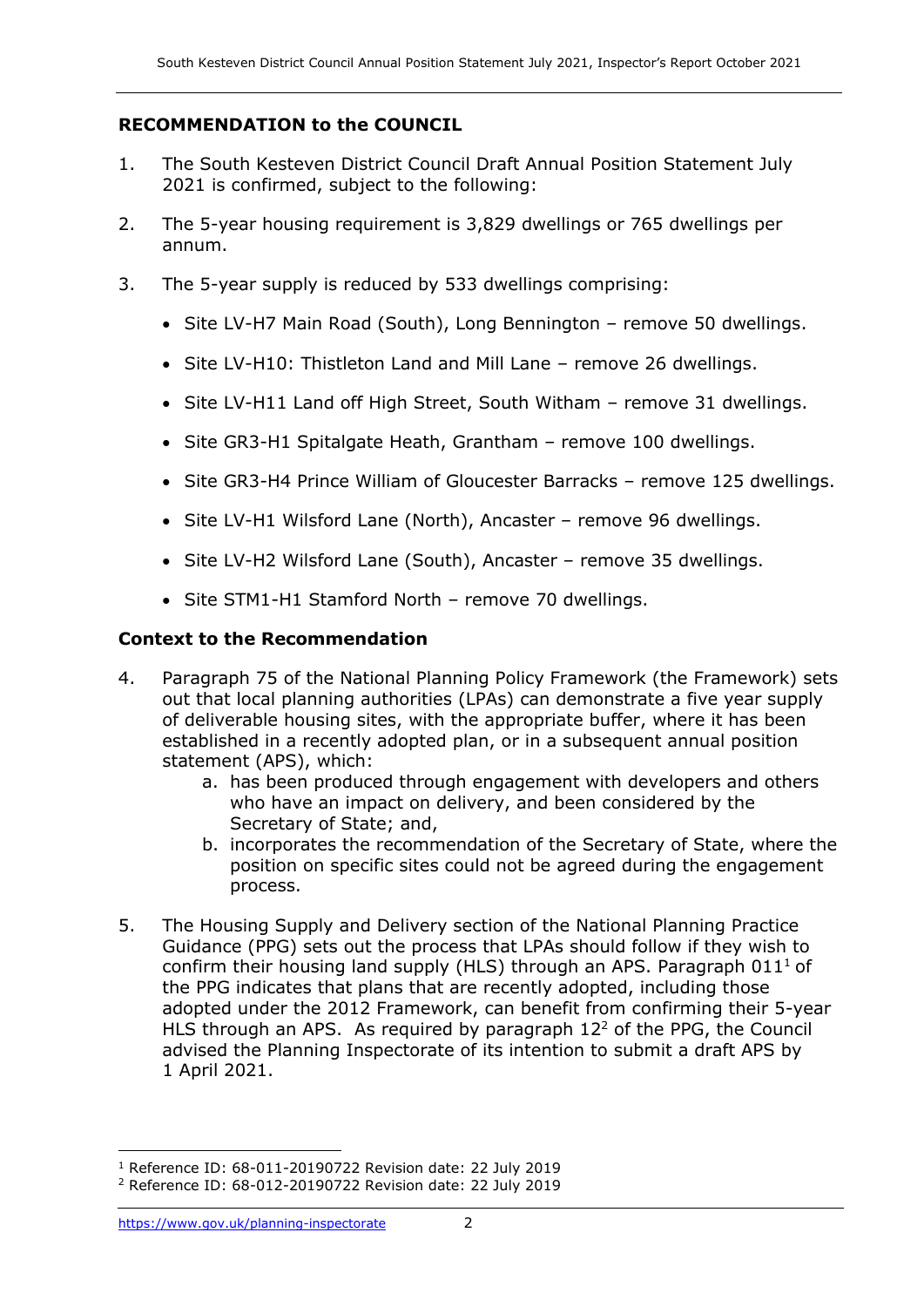6. The PPG<sup>3</sup> says that when assessing an APS, the Planning Inspectorate will carry out a 2-stage assessment – whether the correct process has been followed and the sufficiency of the evidence submitted. I have assessed only the evidence submitted by the Council.

# **Stage 1**

## **Does the Council have a recently adopted plan?**

7. For the purposes of paragraph 75 of the Framework, the South Kesteven Council APS 2020 was confirmed by the Secretary of State in October 2020. The authority is seeking to renew the confirmed land supply following its earlier confirmed APS. Bullet point one from paragraph 13<sup>4</sup> of the PPG is met.

## **Has satisfactory stakeholder engagement been carried out?**

- 8. The PPG<sup>5</sup> identifies what engagement a Council will need to undertake and who it can engage with. The Council distributed deliverability information request forms to developers, agents and landowners in April 2021 prior to preparing the draft APS. Reminders were sent to those who had not responded, and the Council allowed extensions in order to receive a response. Of the 55 sites within the Council's supply, it received responses relating to 48 sites.
- 9. Following this, the draft APS was produced and a 4 week consultation with landowners, developers, promotors, agents, stakeholders, infrastructure providers and other Councils took place. In total, 176 consultations were sent. Reminder emails were sent at week 3, and 10 representations were received. The representations were considered prior to submitting the draft APS to the Planning Inspectorate and 16 disputed sites were identified, along with commentary on other matters.
- 10. Based on the above methods, extent of engagement and response rates, satisfactory stakeholder engagement has been carried out, in line with the guidance in the PPG. Furthermore, an appropriate schedule of response data has been produced and submitted, including in relation to remaining disputed sites with the Council's comments added in each case. The Council has also provided a schedule of, and its comments on, general responses concerning the nature of the draft APS process, along with general requirement and deliverability matters.

<sup>3</sup> Reference ID: 68-013-20190722 Revision date: 22 July 2019

<sup>4</sup> Reference ID: 68-013-20190722 Revision date: 22 July 2019

<sup>5</sup> References IDs: 68-015-20190722 & 68-016-20190722 Revision date: 22 July 2019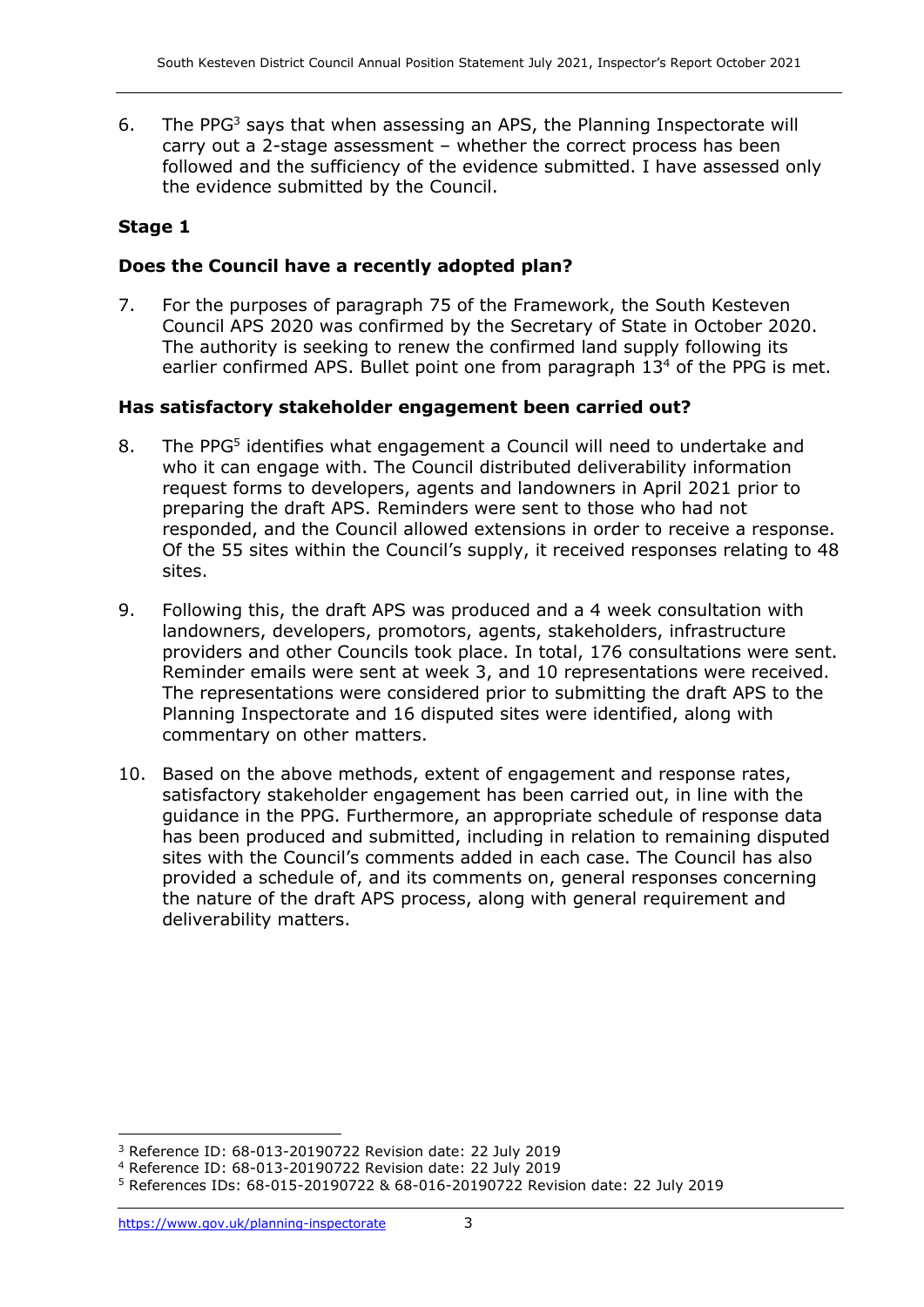# **Stage 2**

#### **Is the evidence submitted sufficient to demonstrate a 5-year supply of deliverable housing sites?**

## *Requirement*

- 11. The South Kesteven Local Plan (LP) was adopted in January 2020, so is less than 5 years old. Thus, the Council's HLS is to be assessed against the housing requirement contained in its strategic policies<sup>6</sup>. The 5-year HLS requirement applies an appropriate buffer to produce a requirement over and above the level indicated by the strategic policy.
- 12. LP Policy SP1 sets a minimum requirement of 16,125 dwellings for the period 2011-2036, or 650 dwellings per annum (dpa). Since 2011, there has been a shortfall of 694 dwellings. The Council use the Liverpool Method to deal with the shortfall over the remaining plan period. This equates to a requirement of 3,481 dwellings over the next 5 years (2021-2026).
- 13. This use of the Liverpool Approach is disputed by respondents. The PPG<sup>7</sup>, when considering how past shortfalls in housing completions against planned requirements should be addressed, indicates that any shortfall should be added to the requirement for the next 5 years (Sedgefield Approach) then the appropriate buffer added. However, the guidance continues to say that if: "*a strategic policy-making authority wishes to deal with past under delivery over a longer period, then a case may be made as part of the plan-making and examination process rather than on a case by case basis on appeal.*"
- 14. The Local Plan Examining Inspector confirmed the shortfall would be dealt with over the plan period (Liverpool Approach). However, owing to the wording of paragraph 5.13 of the LP, this is not entirely clear. Nevertheless, this matter was previously disputed in the 2020 APS. The Inspector confirmed the Liverpool Approach was being used to address shortfall. I agree.
- 15. Consultation responses assert the shortfall has been artificially reduced, by accounting for dwellings within a survey (2012-2016). The Council explain this is the result of a physical survey assessing small site completions in 2015/2016. The exact year of completion is unknow, so they are spread across the preceding 4 years. This is a sensible and proactive approach to ascertain if small sites have been completed and inclusion of these dwellings is appropriate.
- 16. Consequently, the 5 year requirement is 3,481 dwellings. Adding the 10% buffer<sup>8</sup> would bring the 5-year housing requirement for the purposes of the draft APS to 3,829 dwellings.

<sup>6</sup> Framework paragraph 74

<sup>7</sup> Reference ID: 68-31-201990722 Revision date: 22 July 2019

<sup>8</sup> Framework paragraph 74 b)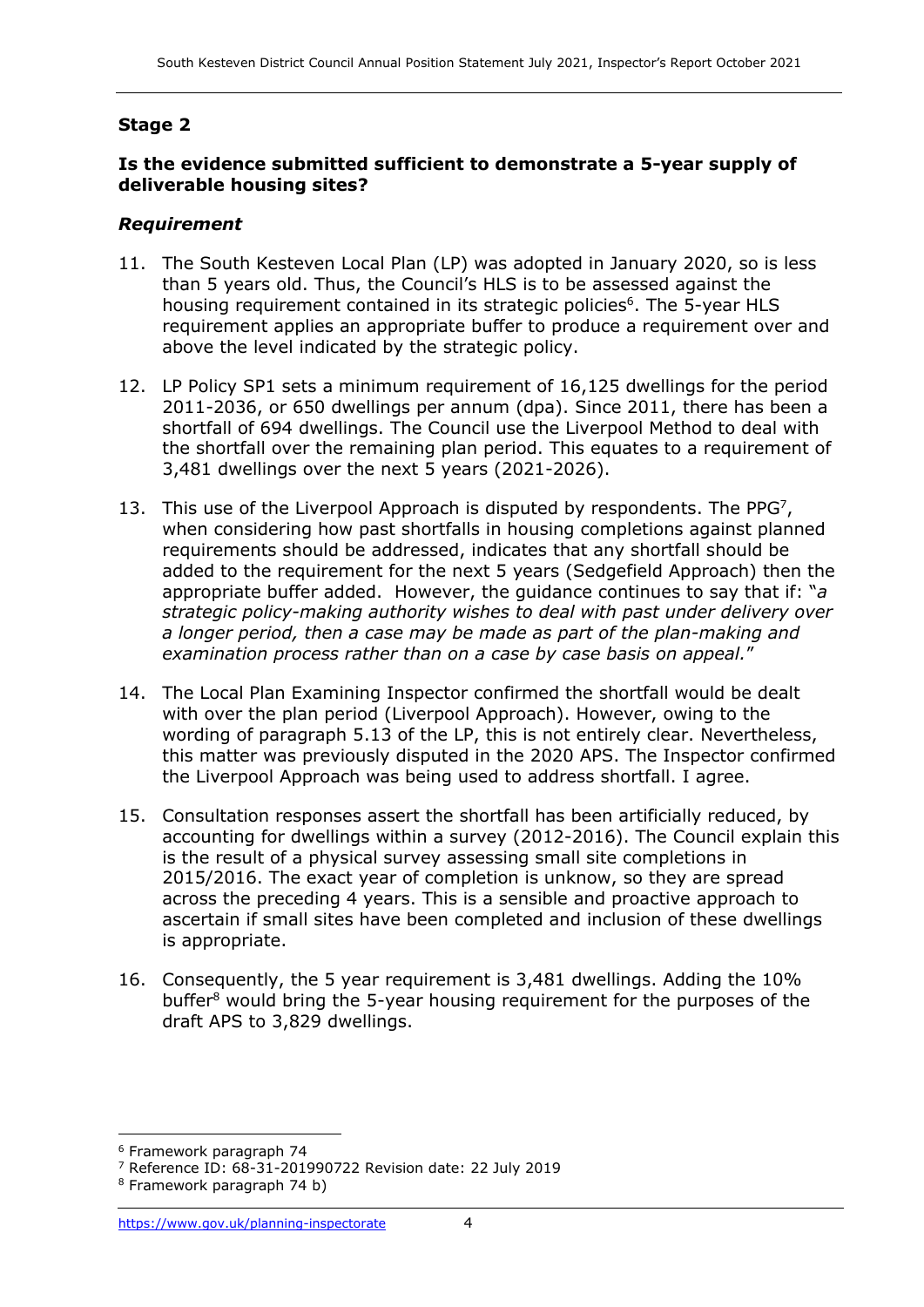# *Supply*

17. In the draft APS, the supply comprises: small sites with planning permission, including under construction (613); windfall (90); large sites with planning permission not under-construction (248); large sites under construction (827); sustainable urban extensions with planning permission (allocated through core strategy) (628); LP allocations (2082); and Council Capital Programmes (46). Taken together, these components amount to a draft 5 year supply of 4,534 dwellings, or 5.92 years.

# *Housing Sites in Dispute*

18. Sixteen sites are disputed, where engagement comments claim that the site should either be removed from the supply as undeliverable or that the contribution to the supply should be adjusted. I have considered the deliverability of these sites below, having regard to the glossary entry in the Framework relating to the term 'deliverable' and case law<sup>9</sup>.

*Site LV-H5: Swinstead Road/Bourne Road, Corby Glen*

- 19. LP allocated site for around 250 dwellings, but the Council are confident the site could deliver 266 dwellings. Full planning permission for 66 dwellings on part of the site is awaiting a completed planning obligation. It is being assembled by 2 developers, with one outlining it has committed to a delivery rate of 30 dpa, and the other assumes 35 dpa but with an additional year of lead in time. The response indicates first completions in year 2 if the planning application is granted permission by early 2022.
- 20. The site has no fundamental infrastructure constraints, one developer has a track record of delivery and intends to build out the 66 dwelling scheme. The other landowner has agreed terms with a national housebuilder and preapplication advice has been sought, with a positive response received. A full planning application is expected in summer 2021, with determination early 2022.
- 21. The Council follows the respondent's trajectory, and assumes 25 dwellings for year 2, and then 35 dwellings for years 3, 4 and 5, totalling 130 dwellings for the next 5 years, including the 66 from the smaller part of the site. Based upon the progress that has been made towards the submission of a detailed application, the positive response from the owner, and agreeing terms with a housebuilder, it is reasonable to assume that completions will take place in line with the trajectory.

# *Site LV-H7 Main Road (South), Long Bennington*

22. LP allocated site. Resolved to grant outline planning permission for 50 dwellings at planning committee in June 2021 (subject to a planning obligation). The agent confirmed that they are content with the Council assumptions and expects the site to be brought forward once the decision is issued, but they are unable to put a time frame on commencement. The

<sup>9</sup> East Northamptonshire Council v Secretary of State for Housing, Communities and Local Government case number CO/917/2020 – Consent Order sealed 12 May 2020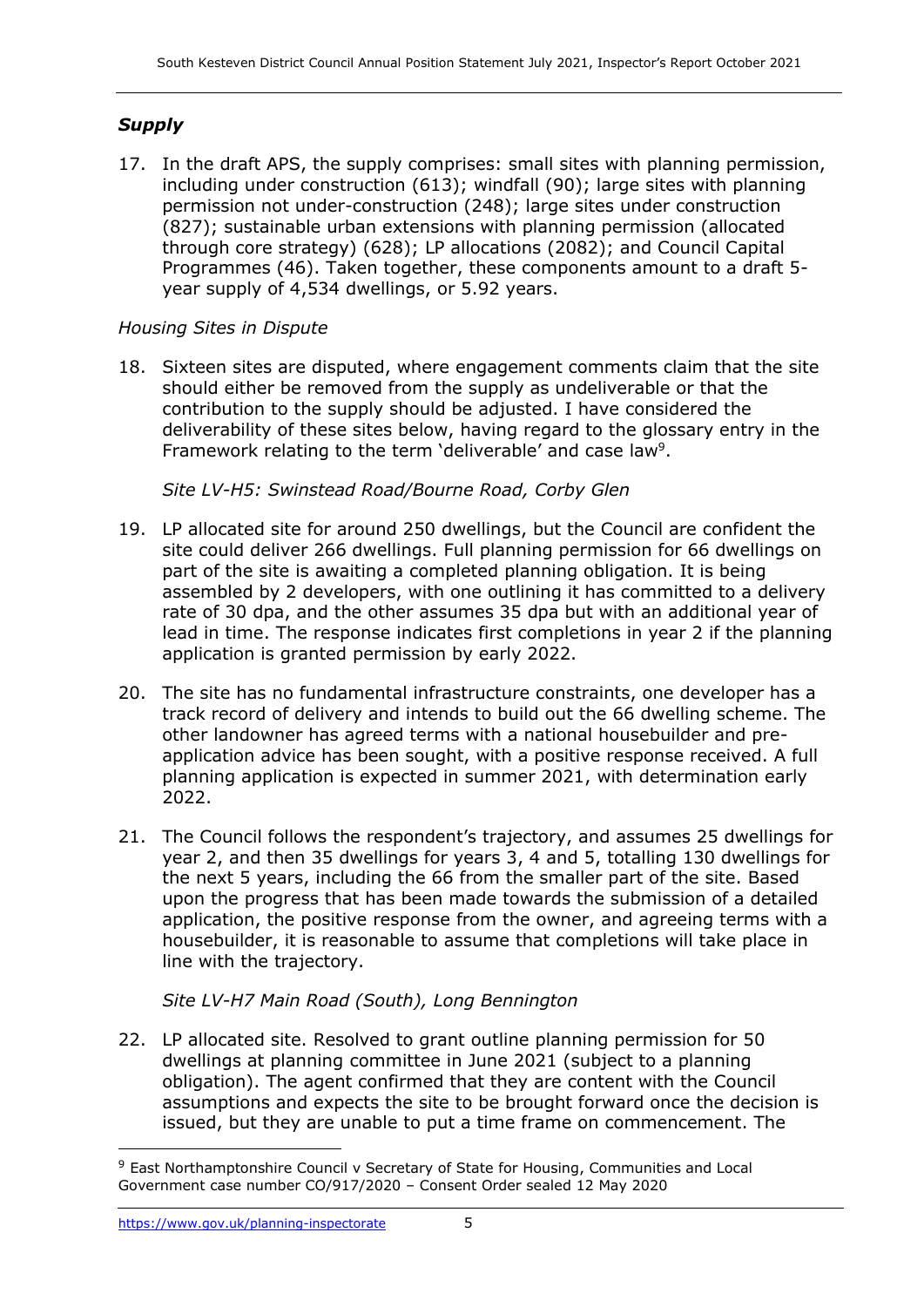Council has moved the trajectory back a year, with completions set to take place from year 2 onwards.

- 23. The Council detail that the outline consent includes a condition that the Reserved Matters scheme will be required to be in broad accordance with the outline application's indicative layout, claiming this would give reassurance to any developer seeking to buy and develop the site, speeding up the reserved matters process. I disagree. This is not guaranteed to be attractive to a developer as they may wish to produce their own layout.
- 24. The site is available, of a modest size and offers a suitable location for development with no infrastructure constraints. However, given the uncertainty of the response from the respondent, no formal outline planning permission and the need for reserved matters along with taking into account sale of the site, there is no clear evidence that completions will take place within 5 years. The site should be removed from the supply.

*LV-H8 Main Road (North), Long Bennington*

- 25. LP allocated site. Full planning application submitted to the Council in March 2021, but undetermined based on the evidence before me, with a respondent's objection claiming there are technical issues to overcome.
- 26. However, the developer confirms completions are expected in 2022/23 with no barriers to delivery, except the delay in receiving planning permission. The trajectory indicates 43 dwellings, 13 to be delivered in year 2 and the remaining 30 in year 3. Based upon the developer's positive response and the submission of a full application, even if delayed, there is a reasonable prospect the site will be complete in 5 years.

*LV-H10 Thistleton Lane and Mill Lane, South Witham*

- 27. LP allocated site. The site has 2 landowners, one with 34 dwellings and the other with 16 dwellings. The Council assumes 26 dwellings over 5 years.
- 28. The owner for the smaller part of the site provides a vague intention of submitting a planning application in the next 2-3 years, but also indicates delivery in years 3 and 4. The site's location adjacent to residential development would provide an opportunity for service connections to be brought forward and there are no major infrastructure requirements. However, whilst the site is small scale with limited barriers to delivery, there has been no agreement to sell the site, and the developer's response does not provide clear evidence that completions will take place within 5 years.
- 29. The response for the large part of the site is noncommittal and expects to deliver dwellings within the development plan period only, with no identified developer. There has also been a short-term extension to a poultry farm on site. Whilst the owner indicates completions in year 2, this appears to be aspirational; and is not clear evidence that housing completions will take place in 5 years.
- 30. Consequently, the site as a whole should be removed from the 5 year supply.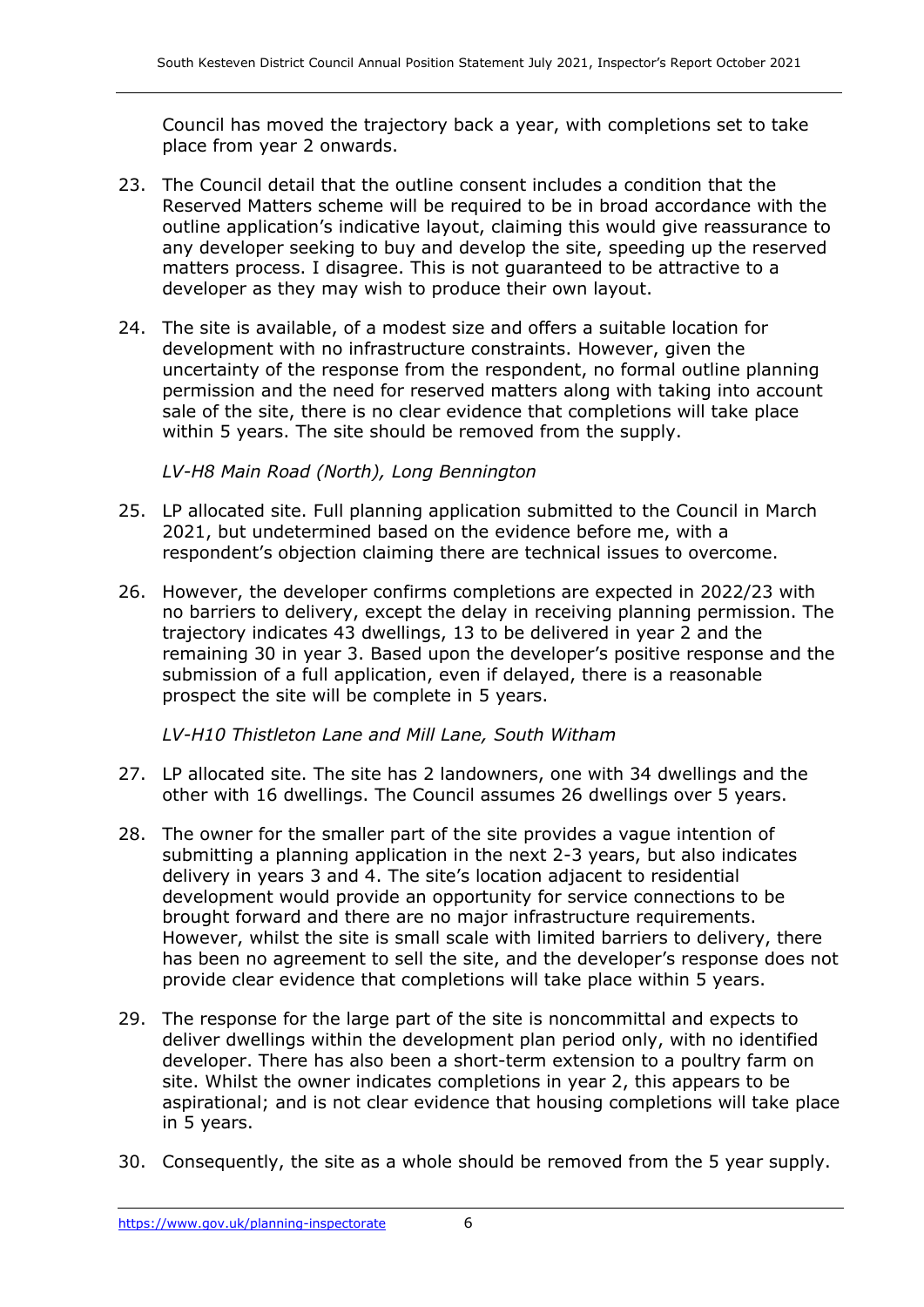*Site LV-H11 Land off High Street, South Witham*

- 31. LP allocated site for 31 dwellings. The site's respondent agrees with the Council's trajectory and states that development on site could commence within 2 years given limited site constraints. The site has also been marketed.
- 32. However, no planning applications have been submitted, nor any preapplication advice sought. Marketing appears to be seeking offers, but this does not indicate any developer interest. Therefore, there is no clear evidence of housing completions beginning within 5 years and the site should be removed.

*Site GR3-H1 Spitalgate Heath, Grantham*

- 33. LP strategic allocation for 3,700 homes. Outline permission submitted in 2014, but given the size and complexities of the proposal, it has not yet been formally granted and is awaiting a planning obligation. The developer and Council indicate a trajectory of 75 dwelling completions in year 3, and 100 each for years 4 and 5, continuing beyond the 5 year supply period. This is a delay of one year from the 2020 APS, which the landowner indicates is due to the complexities of the site, the secure acceptance of the planning obligation and the assessment of the wider housing market in Grantham.
- 34. Two respondents outline that this is unrealistic, and delivery of site will not be realised in 5 years. The Council set out that the landowner entered into a Planning Performance Agreement (PPA) with the Council to cover the determination of the Outline application, with a possible committee in summer 2021. Council officers are working concurrently on the planning obligation and masterplan (to be required by condition), which is expected to be submitted soon after determination of Outline application.
- 35. Given the scale of the site overall, once works do commence, it is likely that delivery rates would be what is envisaged. Also, whilst there are significant complexities to the delivery of the site, it is clearly at the latter ends of consideration in the outline planning process.
- 36. That said, the expected date of completions in year 3 is ambitious given that the outline planning application has been under consideration for 7 years and there would be planning conditions which need to be discharged prior to submitting reserved matters. These relate to complex matters such as site wide design strategic framework and a residential design code to name a few. Furthermore, reserved matters are only anticipated to be submitted late 2022. Added to this would be potential further conditional discharge and at least 6 months site preparation. Moreover, the site is dependent upon completion of the Grantham Southern Relief Road, which is due May 2023.
- 37. Therefore, on balance, I am not confident that completions would be as quick as proposed in the draft APS, but I agree that completions are likely in the next 5 years. Consequently, it is reasonable to delay completions by one year, removing 100 dwellings from year 5.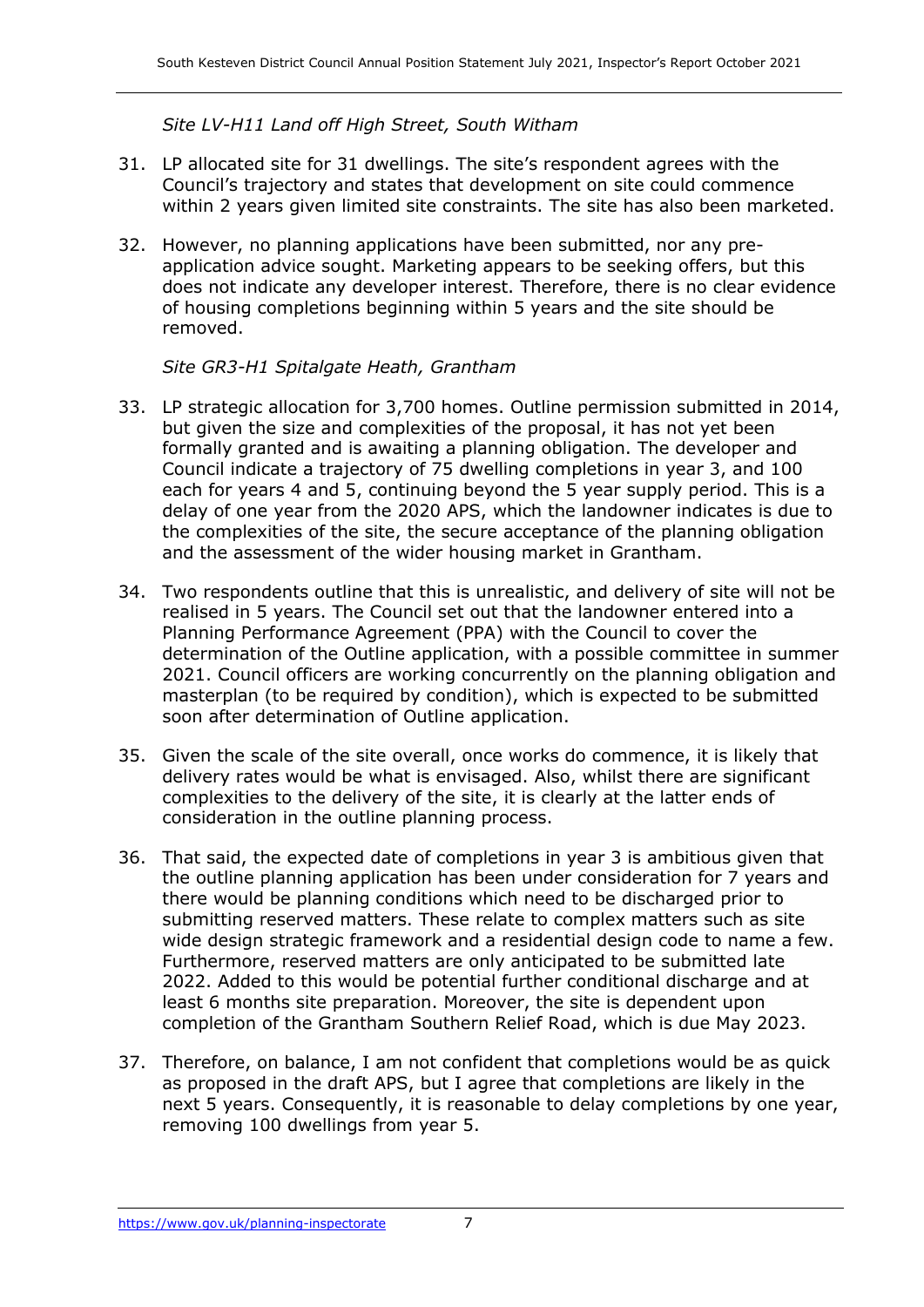*Site GR3-H2: Rectory Farm (Phase 2 North West Quadrant, Grantham)*

- 38. LP strategic allocation for 1,150 dwellings. Delivery is anticipated in year 2, with 330 completions within 5 years. The agent reports of ongoing advanced dialogue with a national housebuilder. However, they only anticipate submission of a planning application in the next 2 years.
- 39. That said, the Council report that planning applications on the site currently total 1,265 dwellings. All are not formally determined, but of these, there are 2 full applications approved by Planning Committee awaiting legal agreements. The trajectory set by the Council broadly reflects annual completions from the adjoining site, the same housebuilder who the agent is in dialogue with.
- 40. Once the legal agreements for the 2 full applications (amounting to 448 dwellings) are completed, commencement could be relatively quick, subject to condition discharge and site preparation. The Council indicate that the backlog in legal agreements will be addressed shortly, and the site is available now and suitable with no indication of any infrastructure issues. Therefore, whilst the inclusion of 330 dwellings is optimistic, in this instance, I consider it reasonable.

## *Site GR3-H4 Prince William of Gloucester Barracks*

- 41. LP strategic allocation for 4,000 dwellings. The site is linked with the Spitalgate Heath site, and both are reliant on the completion of the relief road. No planning permission has yet been submitted, but the Council are working closely with the Ministry of Defence and Homes England. The relief road is due to be completed earlier than anticipated and Homes England indicate that more homes can be brought forward sooner.
- 42. Completions are included in the trajectory from year 3 onwards, totalling 300 dwellings, with Homes England indicating the site can deliver 125 dpa in years 4 and 5. This is a delay of one year from the previous APS, which is said to reflect the phased closure of the Barracks.
- 43. Whilst the planning application has not yet been submitted, significant progress has been made and a planning performance agreement is in place. That said, it will be an outline planning application, and I am not convinced that delivery of 50 dwellings in year 3 would be realistic, given the outline application would need to be assessed, along with reserved matters application/s, condition discharges and site preparation would be required. This is in addition to the infrastructure requirements of the road and utility reinforcements.
- 44. Therefore, whilst there is firm progress being made, I am unconvinced that completions will take place at the scale envisaged. Consequently, it is reasonable to delay completions by one year, removing 125 dwellings from year 5.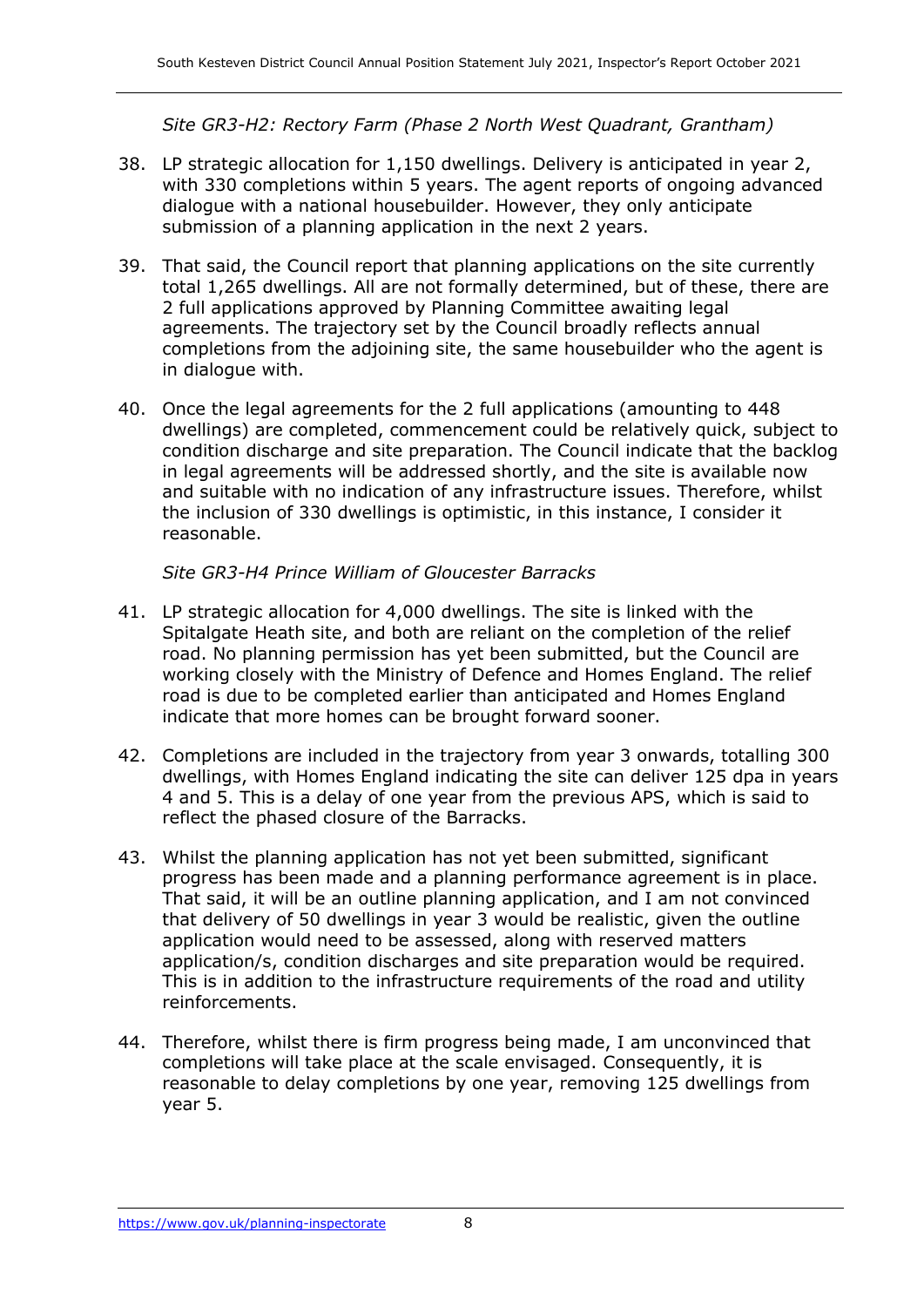*Site LV-H1 Wilsford Lane (North), Ancaster*

- 45. LP allocation, with outline planning permission pending a planning obligation for 96 dwellings. Completions expected in year 2, totalling 96 dwellings in the 5 year trajectory. The Council expect reserved matters to be submitted in Autumn 2021. However, there has been no response from the developer to the draft APS.
- 46. Whilst the site is available and suitable for development and the Council report of no fundamental infrastructure constraints, there is no formal planning permission and nothing from the developer to indicate firm progress being made towards the submission of reserved matters or site assessment work. Therefore, I do not have clear evidence that completions will take place within 5 years. Accordingly, this site should be removed.

*Site LV-H2 Wilsford Lane (South), Ancaster*

- 47. LP allocation for 35 dwellings. Informal pre-application discussions have taken place, but no planning application has yet been submitted owing to slippage from the pandemic and landowner family circumstances. There are no fundamental infrastructure constraints to be resolved, and the landowners consider that completions can be expected within 5 years.
- 48. Whilst the site is modest in size, the landowners' response is not confident, with them setting out that they are currently reviewing their options in terms of how best to take this site forward for development, and there being no fixed timetable. This is not clear evidence that completions will take place in 5 years and this site should be removed.

*Site LV-H12 Part of Elm Farm, Thurlby*

- 49. LP allocated site for 50 dwellings. The developer indicates submission of a planning application imminently and expects commencement from 2023 and 20 completions in years 4 and 5. There are no fundamental infrastructure constraints to be resolved, but the agent indicates delays owing to the pandemic.
- 50. Whilst the planning application has not been submitted, there is firm intent to apply, and there is agreement from the landowners to sell the land to a developer identified in the response. Therefore, whilst an application has not been submitted, the number of dwellings anticipated is cautiously low, and I consider it reasonable to conclude that 20 dwellings could be delivered within 5 years.

#### *Site STM1-H1 Stamford North*

51. LP strategic allocation cross-boundary development with Rutland County Council (Quarry Farm site) for 1,300 units. The agent indicates completions are expected from year 3, totalling 170 dwellings in 5 years. There has been no planning application submitted, but the Stamford North Development Brief is progressing with consultation anticipated in 2021. Governance arrangements are also said to be progressing between both Councils. The agent indicates initial technical survey work has been completed at the site,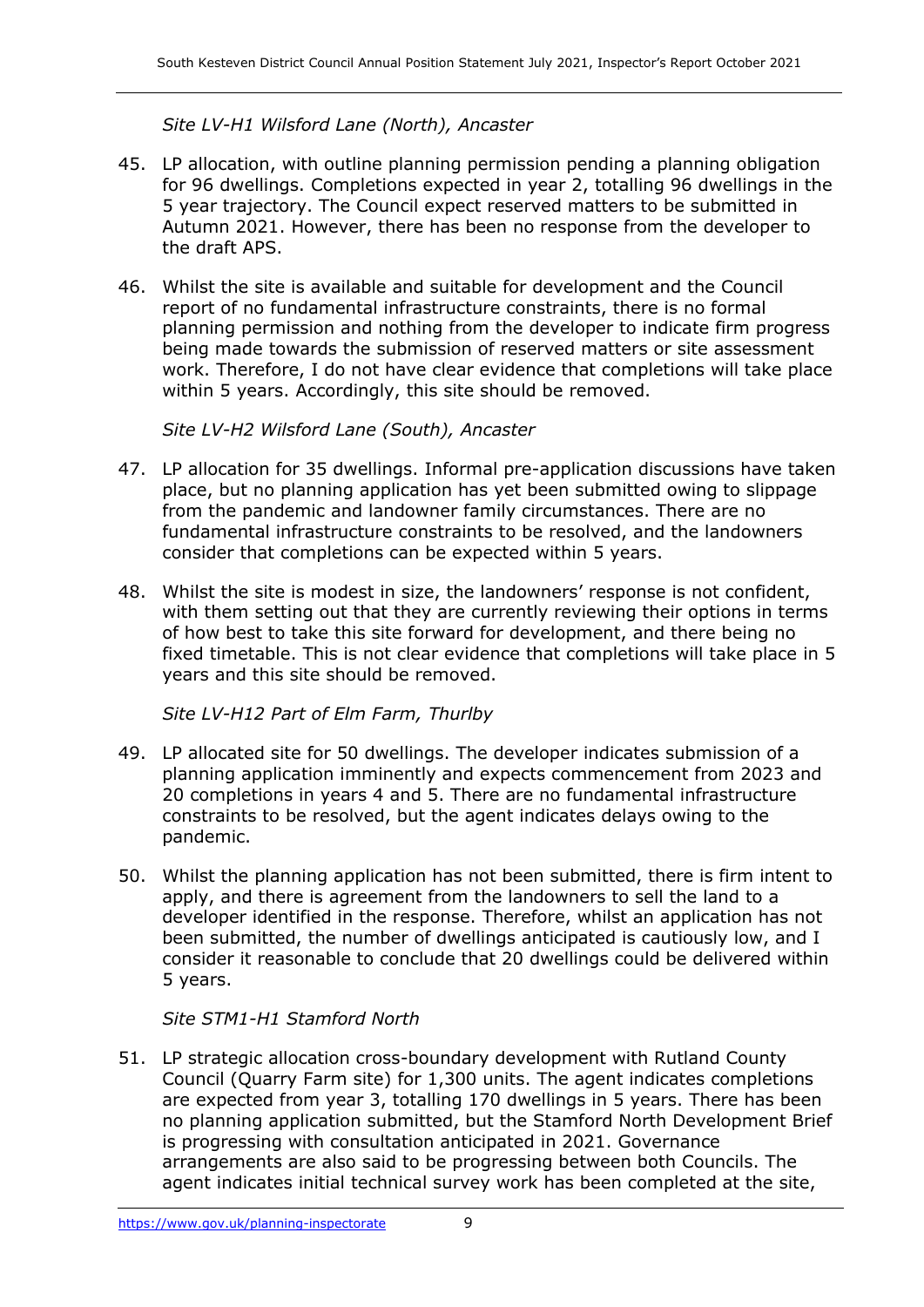including highways modelling work. Thus, work has begun towards an application, with an indicative date of 2021/22 for submission and 2023/24 for the first completion. The Council also indicate that whilst the Quarry Farm developer considers completions at Quarry Farm are unlikely to come forward within 5 years, this does not hinder development of Stamford North which, given the phasing schedule and traffic work done so far, can come forward before or alongside Quarry Farm.

52. The site is available now and suitable for development, and site assessment work is being carried out. However, I am not convinced that delivery of dwellings in year 3 would be realistic, given the planning applications and condition discharges would need to be assessed, and site preparation would be required. There could also be delays in the development brief following consultation or cross boundary issues. For this reason, it would be reasonable to delay completions by one year, removing 70 dwellings from year 5.

*Site STM1 - H2: Stamford East*

53. LP allocated site for 162 dwellings. The agent indicates commencement in 2023 and completions in year 3 (2023/24). A planning application has been submitted in May 2021 for 213 dwellings (S21/0938). The application is full, and once approved, the Council expect the site to be developed quickly. Given the firm progress made towards the submission of a full application, the inclusion of 92 dwellings is reasonable.

*Council's Capital Programme: Wellington Way, Market Deeping*

54. The site is expected to deliver 11 affordable homes in 2022/23. The Council report that a feasibility design has been completed, pre-application discussions undertaken, and feedback received. Comments have been reported to the design team to develop the design prior to community engagement and member consultation, expected in August 2021. Site investigations are underway, and the developer has a proven track record with delivery of multiple schemes across the district including 14 homes delivered in 2019/20. The site is modest, and it is reasonable to expect 11 dwellings to be delivered in the next 5 years given the firm progress made.

*Council Capital Programme: Kesteven Road, Stamford*

55. The site is expected to deliver 23 affordable homes in 2022/23. Some feasibility design work has been undertaken for the site and the developer is the same as the other capital programme sites, with a proven track record. The site is modest and even if there was some slippage, it would be reasonable to expect 23 dwellings to be delivered in the next 5 years given the progress made.

*Council Capital Programme: Shaw Road, Grantham*

56. The site is expected to deliver 12 affordable homes in 2022/23. Member consultation and formal pre-application advice has occurred. Public consultation and community engagement is planned in July 2021. The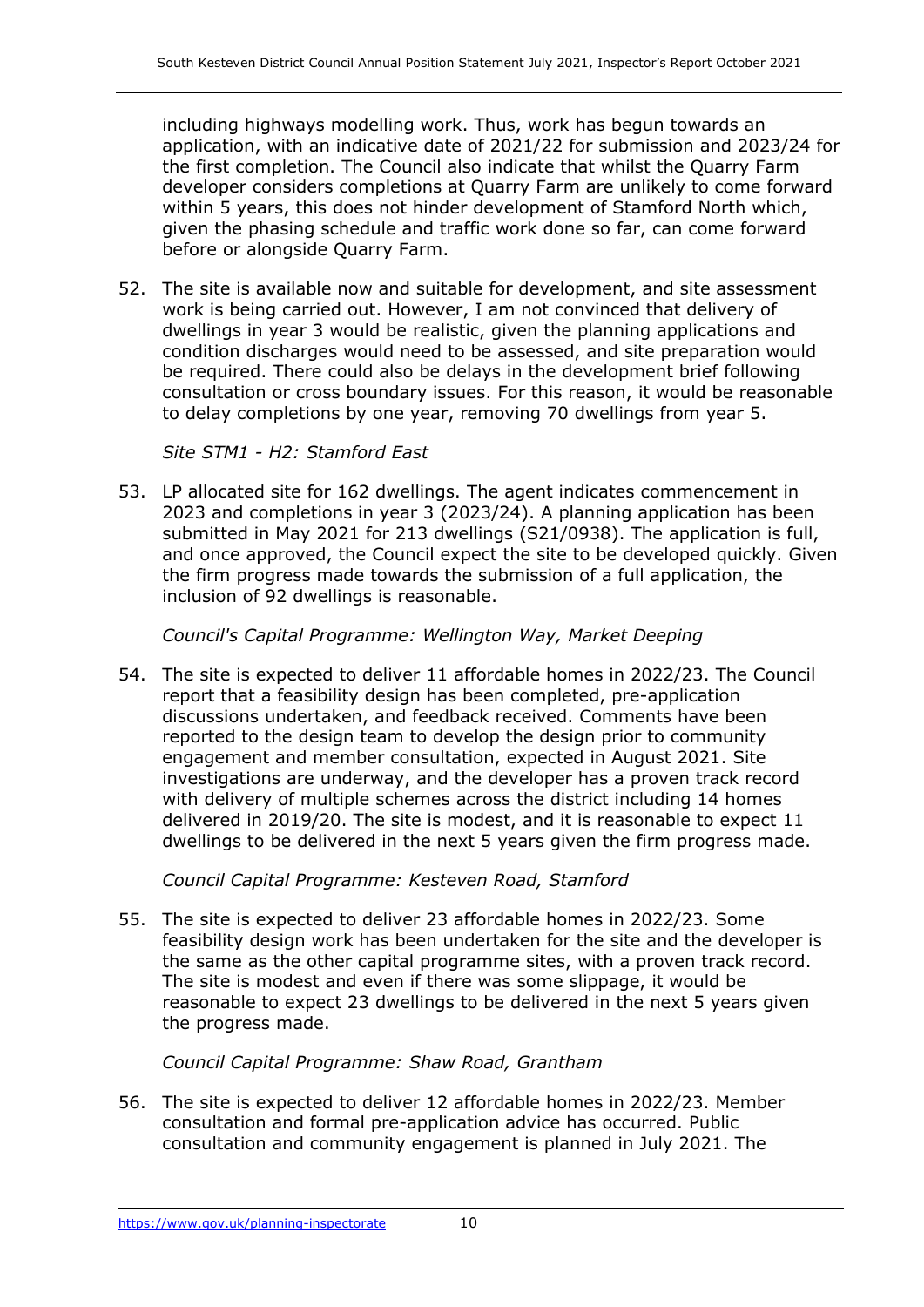developer has the same proven track record as above and it is reasonable to conclude that the site will be delivered in the next 5 years.

#### *Conclusion on the Disputed Sites*

57. Clear evidence has not been produced to support the inclusion of 533 dwellings within the 5-year supply.

#### *Windfalls*

- 58. Assertions are made that the windfall allowance double counts the small sites. The Council has removed windfall from years 1 and 2 to respond to this, showing the lag from planning permission to implementation, given that windfall development generally relates to small sites that unexpectedly become available.
- 59. Whilst the contribution cannot be reliably anticipated, which is demonstrated by draft APS Table 6, the Council's annual average of 65 windfall site completions since the start of the plan period provides a moderate contribution. Indeed, the Council expect more windfall given the permissive nature of its LP. Therefore, the inclusion of 30 dwellings for years 3-5 is appropriate and reasonable.

#### *Small Sites*

60. Responses outline that the lapse rate added to small sites of 10% by the Council is too low, with average trends suggesting 23.5%. However, the Council have used the LP Examining Inspector's suggested figure of 10% owing to insufficient monitoring information. This was also supported in the 2020 APS. Furthermore, having regard to the Framework definition of deliverable sites, it is unnecessary to include an allowance for the nonimplementation of small sites and the figures presented by the respondent does not indicate a lack of demand. Thus, the Council's lapse rate is proportionate and reasonable.

#### *Legal agreement delays*

- 61. Respondents outline that there is a significant delay in issuing planning permissions by the Council due to the length of time taken to finalise planning obligations. The Council explain there have been staff shortages but are clearing the backlog and will shortly be completing agreements within 3 months.
- 62. Whilst delays to legal agreements ultimately delay the delivery of sites, this should be resolved shortly, which would enable several developments with permission pending to come forward in line with the trajectory.

### *COVID-19 Impact*

63. The Council invited comments on the potential impact of the pandemic. They received 3 responses directly on this matter. One set out it would be minimal, subject to the availability of materials, another said no significant impact, and the third said the effect was unknown. In other areas, some respondents said